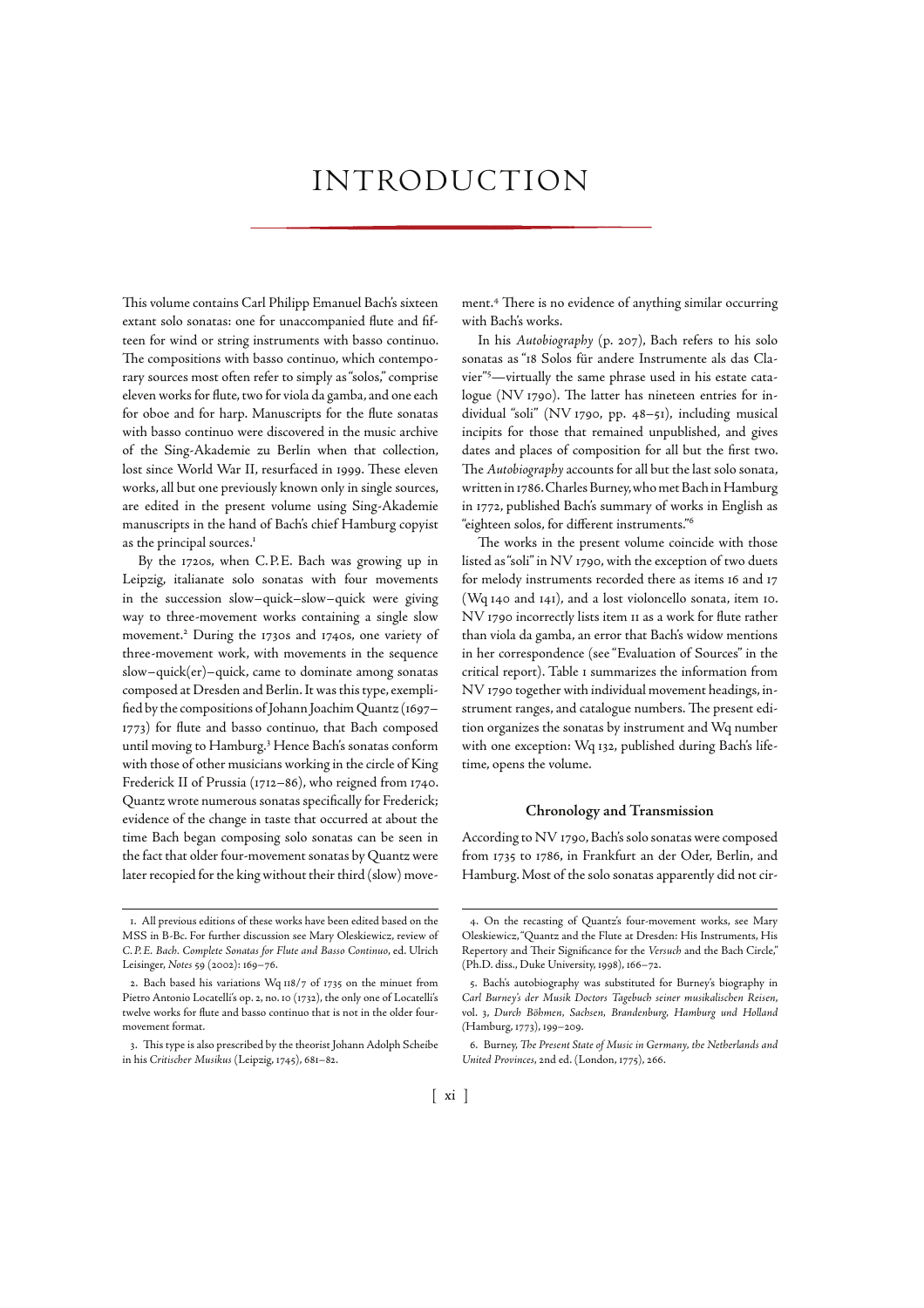| No. in<br>NV 1790   | Wq         | H          | Place                   | Date          | Instrument       |                | Key Movements                                                | Treble<br>Range                            | <b>Bass</b><br>Range     |
|---------------------|------------|------------|-------------------------|---------------|------------------|----------------|--------------------------------------------------------------|--------------------------------------------|--------------------------|
| $\mathbf I$         | 135        | 549        | Leipzig?                | by $1735$ ?   | oboe             | g              | Adagio—Allegro—Vivace                                        | $d'$ - $d'''$                              | $C-c'$                   |
| $\mathbf{2}$        | 134        | 548        | Berlin?                 | c. $1747$ ?   | flute            | G              | Adagio-Allegro-Vivace                                        | $d'-e'''$                                  | $D-e'$                   |
| 3<br>$\overline{4}$ | 123<br>I24 | 550<br>551 | Frankfurt<br>Frankfurt  | 1735<br>1737  | flute<br>flute   | G<br>e         | Andante-Allegro-Tempo di minuetto<br>Adagio-Allegro-Minuetto | $d'-e'''$<br>$d'-e'''$                     | $D-d'$<br>$BB-d$         |
| $\mathbf{5}$        | 125        | 552        | Berlin                  | 1738          | flute            | B <sub>b</sub> | Adagio-Allegro-Vivace                                        | $d'-e''$                                   | $BB$ <sub>b</sub> - $e'$ |
| 6                   | 126        | 553        | Berlin                  | 1738          | flute            | D              | Largo-Allegro-Vivace                                         | $d'$ -f# $''$                              | $AA-d'$                  |
| 7                   | <b>I27</b> | 554        | Berlin                  | 1739          | flute            | G              | Adagio-Allegro-Vivace                                        | $d'-e'''$                                  | $BB-g'$                  |
| 8                   | 128        | 555        | Berlin                  | 1740          | flute            | a              | Andante-Allegro-Vivace                                       | $d'-d'''$                                  | $C-e'$                   |
| 9                   | <b>I29</b> | 556        | Berlin                  | 1740          | flute            | D              | Adagio-Allegro-Vivace                                        | $d'-e'''$                                  | $C-d'$                   |
| 10                  | 138        | 557        | Berlin; rev.<br>Hamburg | 1740;<br>1769 | violoncello      | g              | Largo (lost; incipit in critical report)                     |                                            |                          |
| II                  | 136        | 558        | Berlin                  | 1745          | viola da gamba C |                | Andante-Allegretto-Arioso                                    | $F-d''$                                    | $C-d$                    |
| 12                  | 137        | 559        | Berlin                  | 1746          | viola da gamba D |                | Adagio ma non tanto-<br>Allegro di molto-Arioso              | $C\sharp -e''$                             | $D-f'$                   |
| 13                  | 130        | 560        | Berlin                  | 1746          | flute            | B <sub>b</sub> | Largo-Allegro-Allegro                                        | $d'-e'$                                    | $C-d'$                   |
| I <sub>4</sub>      | 131        | 561        | Berlin                  | 1747          | flute            | D              | Andante-Allegretto-Allegro                                   | $d'-e'''$                                  | $D-e'$                   |
| 15                  | 132        | 562        | Berlin                  | 1747          | flute            | a              | Poco adagio-Allegro-Allegro                                  | $d'$ -f# $''$                              |                          |
| 16                  | I40        | 598        | Berlin                  | 1748          | flute, violin*   | e              | Andante—Allegro—Allegretto                                   |                                            |                          |
| 17                  | I4I        | 599        | Berlin                  | 1752          | 2 violins*       | d              | Largo (lost)                                                 |                                            |                          |
| 18                  | 139        | 563        | Berlin                  | 1762          | harp             | G              | Adagio un poco-Allegro-Allegro                               | $\mbox{g}{-}\mbox{e}^{\prime\prime\prime}$ | $D-e'$                   |
| 19                  | 133        | 564        | Hamburg                 | 1786          | flute            | G              | Allegretto-Rondo. Presto                                     | $d'-g'''$                                  | $D-e'$                   |

#### TABLE I. BACH'S SOLI IN NV 1790

\* See CPEB:CW, II/

culate during the eighteenth century beyond a few owners, and most of these works have come down to us in only one or two manuscript copies. Bach's autographs and house copies, from which the existing manuscripts must have descended, are lost. Only the unaccompanied flute sonata, Wq 132, was published during the composer's lifetime, and consequently it must have had the widest circulation. While NV 1790 notes that the work was composed at Berlin in 1747, it was not printed until 1763, when it appeared both in the anthology Musicalisches Mancherley and individually in an offprint. The earliest dated solo sonatas are two for flute, Wq  $123-124$ , composed in 1735 and 1737 at Frankfurt. Bach's composition of solo sonatas at Berlin was divided between two periods. The first, from 1738 to 1740, produced five sonatas for flute, Wq 125-129, as well as the lost sonata for cello, Wq 138. During the second period, from 1745 to 1747, Bach composed the two sona-

tas for viola da gamba, Wq  $136-137$ , and three new flute works, Wq 130-132. Thereafter he twice briefly returned to the composition of solo sonatas, writing the harp sonata, Wq 139, in 1762 and the so-called Hamburg sonata for flute, Wq 133, in 1786. He had also revised the cello sonata in Hamburg in 1769, his first full year there after moving from Berlin.

The two undated solo sonatas in NV  $_{1790}$  (Wq  $_{134}$  and 135) are usually assumed to have been composed by  $1735$ . However, the flute sonata, Wq 134 may have been composed in Berlin and substantially revised there; the oboe sonata, Wq 135, on the other hand, could well date from Bach's youth in Leipzig, perhaps written under his father's supervision. A more precise understanding of their chronology can be reached by considering these works in relation to certain stylistic developments in the solo sonatas as a group. The first movements in the Frankfurt and early Berlin sonatas bear the tempo markings Largo, Adagio, and Andante (see table 1); in the works from the second Berlin

<sup>7.</sup> The only other instrumental chamber works with flute published during Bach's lifetime are the duet with violin, Wq 140 (published in  $\text{CPEB:CW, II/s}$  and the trio for flute, violin, and basso continuo, Wq 161/2 (CPEB:CW, II/2.1).

<sup>8.</sup> Helm, 118-19, gives the date of both works as "Probably 1735 or earlier."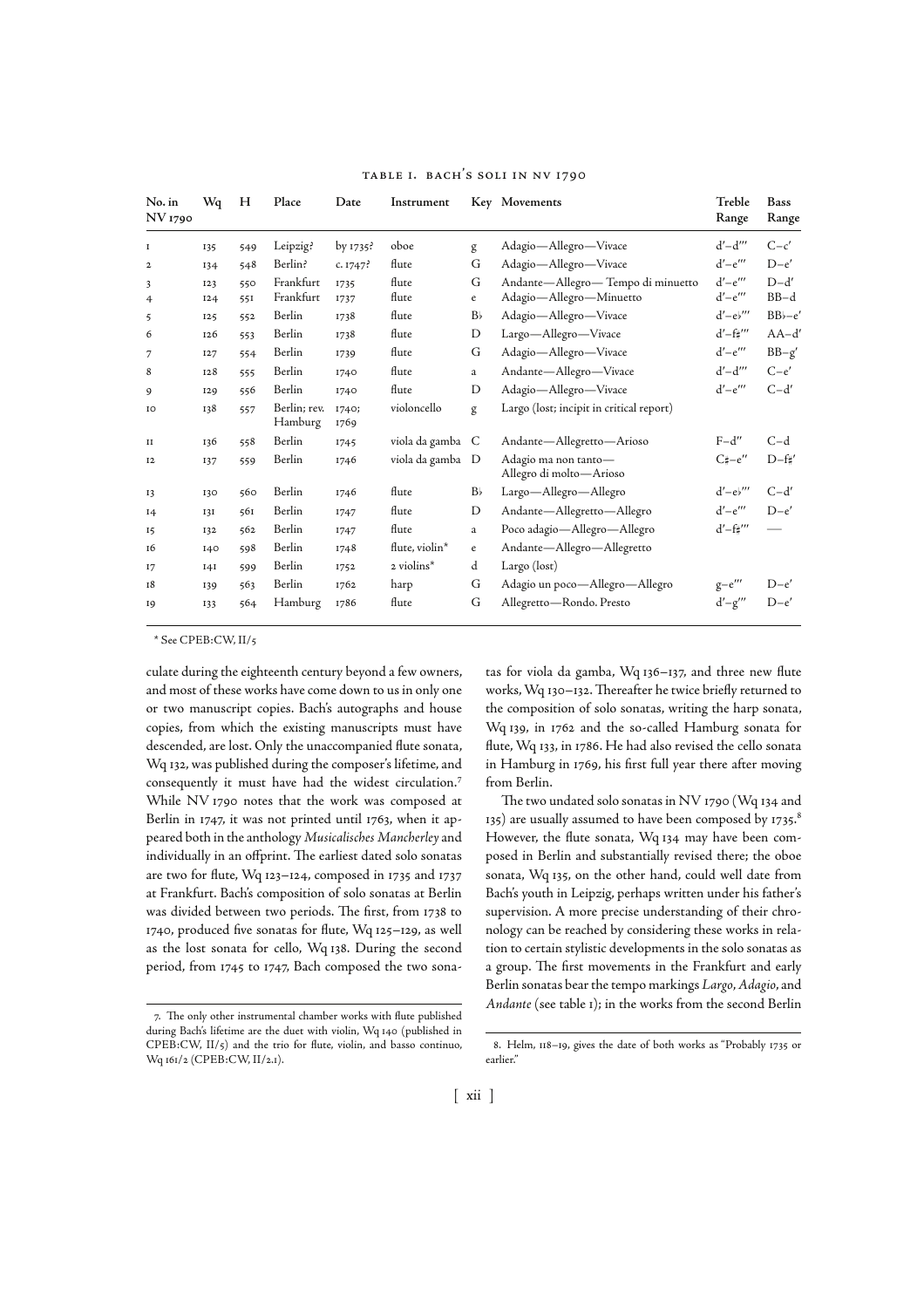period, Bach twice uses more nuanced movement headings such as Adagio ma non tanto (in Wq 137) or Poco adagio (in Wq 132). The second movements of Bach's solo sonatas are nearly all in  $\frac{2}{4}$ , with three exceptions: in the gamba sonatas, Wq 136 and 137, and the flute sonata, Wq 134. Most of the second movements are labeled Allegro or Allegretto, often making them quicker than their concluding movements. The two Frankfurt sonatas conclude with a minuet (or Tempo di minuetto) and variations, a format also used in two of the early Berlin sonatas where, however, the theme is designated Vivace (in Wq 126 and 128). This same Vivace marking is used for the concluding movements of the remaining sonatas from the first Berlin period, although these are not variation movements. Beginning in 1745, third movements have more varied characters, including two marked Arioso in  $\frac{3}{8}$  and three Allegro in  $\frac{3}{8}$ . Considered alone, tempo markings could suggest early dates for both Wq 134 and 135: both show tempo designations found in Wq 125, 127, and 129; third movement markings align with all five works from the first Berlin period. Evaluating formal structures, however, offers a different prospect for Wq 134.

At least one movement in each of Bach's solo sonatas shows elements of incipient sonata form. This structural principle gradually becomes more prevalent, and it is the opening slow movements that are the last to be consistently constructed as sonata forms, beginning with Wq of 1738. The term sonata form, in this context, is meant to describe the clear division of a movement into two or three sections that are roughly parallel in construction; each section opens with a thematic statement followed by modulating passages, often sequential, that lead to one or more closing phrases and a full cadence. In quick movements, a double bar typically follows the first section; this is absent in the slow movements, which nevertheless often have essentially the same form, especially in the later works. Indeed, except in the quick movements of Wq and 133, each movement of Bach's solo sonatas from 1745 onward comprises a full three-part sonata form. All three movements of Wq 134 are of this type; unlike the opening movements of sonatas dated to the earlier Berlin period, its first movement falls into three sections, each clearly articulated by a thematic statement. The last of these statements constitutes the return and repeats the opening theme in the tonic, giving the final section the character of a recapit-

. For a more detailed account of sonata form in Bach's works, see David Schulenberg, The Instrumental Music of Carl Philipp Emanuel Bach (Ann Arbor: UMI Research Press, 1984), 99-145.

ulation. The three movements of Wq 134, moreover, are of considerable length and harmonic sophistication, the second movement even incorporating two confirmed modulations within its second ("development") section. From the point of view of form, therefore, Wq 134 clearly belongs to this post-1745 Berlin period of sonata composition.

However, certain aspects of Wq 134-its movement headings, and the contrapuntal texture of its second movement—may offer evidence that the sonata was composed earlier. If so, it underwent revision, perhaps in 1746 or 1747 when Bach returned to the composition of flute sonatas. NV 1790 shows that in 1747 Bach revised six early trio sonatas that include flute (Wq  $143-148$  all originate in the 1730s). In 1746 he also significantly reworked the final movement of Wq 125 to update it formally and melodically as the last movement of Wq 130. If Wq 134 had a similarly complex history, that could explain why NV 1790 provides it with neither date nor place of origin.

On the other hand, form and style in Wq 135 suggest a pre-1735 origin. Its brief first movement does not employ sonata-form principles; in fact, the Adagio seems intentionally to avoid any sort of regular musical patterning. Its expressive dissonances and dissonant melodic leaps appear to have been strongly influenced by music of J. S. Bach, and the voice leading of its final cadence, where the bass moves from the sixth degree to the dominant, is found only in other very early pieces. The second and third movements formally resemble those in several early flute sonatas: the Allegro a three-part sonata form without a return, the Vivace a minuet with variations. The work contains none of the counterpoint typically found in the later Frankfurt and early Berlin works, such as the canonic imitation in Wq 126/ii, or the two-voiced fugue in Wq 127/ii.

NV 1790 records Bach's lost violoncello sonata, Wq 138, as "erneuert" (revised or renewed)—the term, also applied to many early works of other genres, implies a substantial compositional revision. The same recomposition process apparently extends to at least two other solo sonatas as well. Two sources for Wq 125 transmit its final movement in two distinct versions, neither of which appears to be the original. What appears to be the later of these versions introduces some melodic variations into the upper part (see critical report), and the first two movements show some

<sup>10.</sup> Miller, 228-30, offers a similar explanation for the absence of a date in NV 1790, but inaccurately regards the form of the work's first movement as typical of 1738–40. The  $\overline{\text{S}}$ ing-Akademie source for Wq 125 reveals that movement iii underwent at least one earlier revision before being reworked as the final movement of Wq 130 (see "Evaluation of Sources" in the critical report).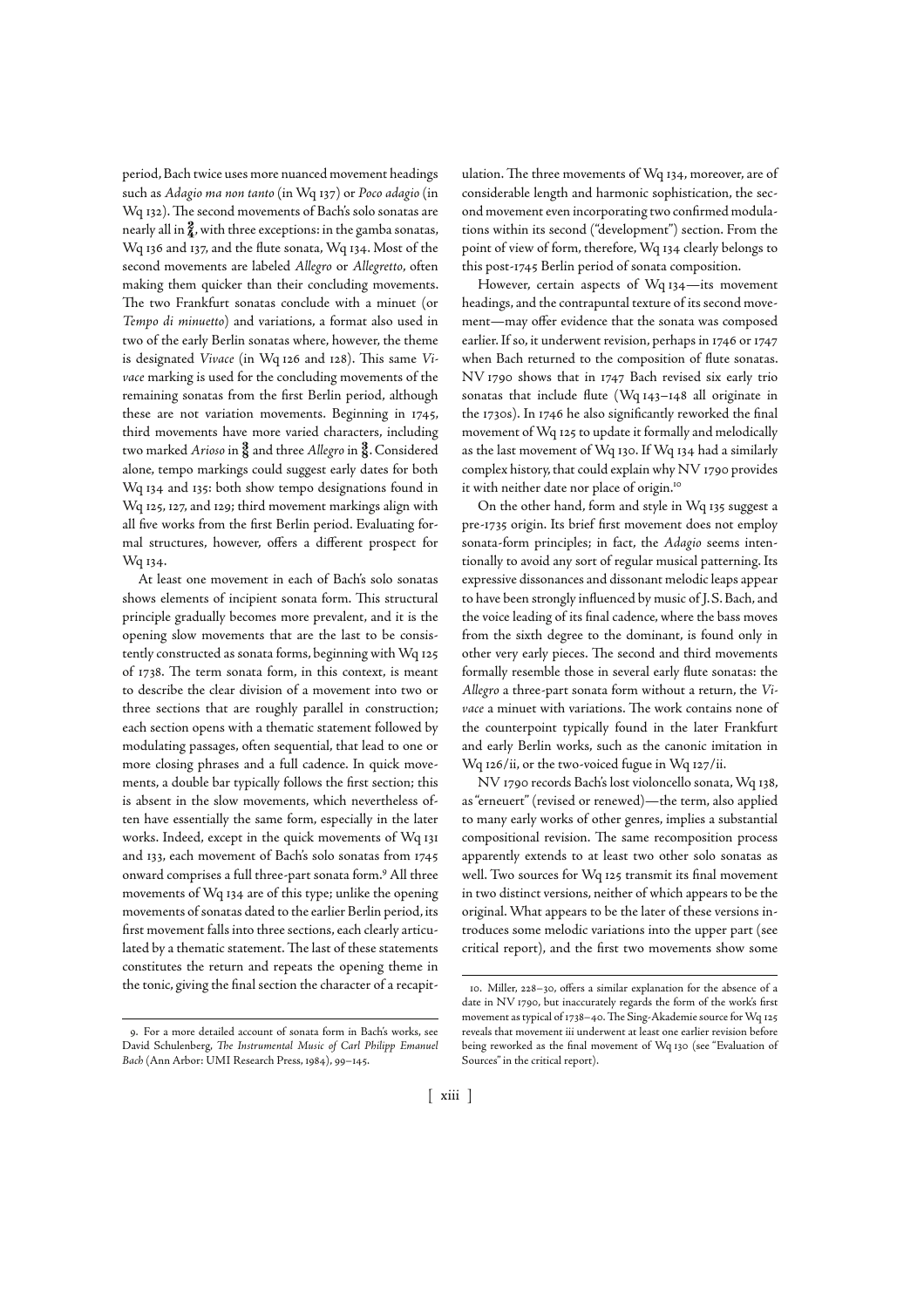evidence for similar revisions as well. The final movement of Wq 125 recurs in Wq 130 in a third form that not only incorporates the earlier melodic variations but also adds a number of entirely new passages.

Recomposition also occurs in Wq 131, which is to some degree a pastiche: its second and third movements borrow motives and rework passages from three earlier solo sonatas. Movement ii draws on the corresponding movement of the flute sonata Wq 129, whereas movement iii derives in large part from the third movements of the gamba sonatas, Wq 136 and 137. Bach's substantial variation of the borrowed material, as well as the complex manner in which he interweaves borrowings from different works into a new structure, make Wq 131 a fundamentally new work, not merely a version of any one of the previous solos.<sup>11</sup> In view of the nature of the reworkings and the inclusion of both works in NV 1790, there can be no question that Wq remained, in Bach's view, a valid, independent flute sonata. The measures from which musical material is borrowed are listed below. Very little material is re-used without alteration. Both character markings and formal structures differ between the corresponding movements: while Wq 131/iii, is marked Allegro, the third movements of Wq 136 and 137 are both designated Arioso. Both of these borrowed movements are ternary sonata forms; the third movement of Wq 131, however, is constructed as a two-part sonata form. Likewise, the second movements of Wq and 129 are, respectively, Allegretto and Allegro. The forms of these two movements also differ in an important respect: although both are ternary sonata forms, with a second formal cadence in B minor, Wq 129/ii subsequently restates the opening theme in the tonic (m. 72), whereas Wq  $131/ii$ does not.

| Mm. in Wq 131/ii | Compare mm. in:  |  |
|------------------|------------------|--|
| $I - 6$          | Wq 129/ii, 1–6   |  |
| $25 - 30$        | Wq 129/ii, 27-32 |  |
| $31 - 36$        | Wq 129/ii, 33-38 |  |
| $56 - 64$        | Wq 129/ii, 60-68 |  |
| $77 - 86$        | Wq 129/ii, 78-87 |  |

. Previous authors, including Miller, Leisinger, and Leisinger/ Wollny 1993, have noted the use of borrowed material from Wq 129 and 136 in Wq 131, but have overlooked the borrowings from Wq 137. Miller, 213, calls Wq 136 a "model" for Wq 131; she notes that the connection between these two works may explain the mistaken designation of Wq 136 as a flute sonata in NV 1790 (Miller, 239, 242–45); see also Leisinger/Wollny 1993, 188. Leisinger, vol. 5, describes Wq 129 and 131 as "two versions of the same piece," raising the question of whether Bach "regarded both versions as legitimate alternatives."

| Mm. in Wq 131/iii | Compare mm. in:     |
|-------------------|---------------------|
| $I-I2$            | Wq 136/iii, 1–12    |
| $17 - 23$         | Wq 137/iii, 21–27   |
| $29 - 36$         | Wq 137/iii, 35–42   |
| $37 - 45$         | Wq 136/iii, 37–45   |
| $6I - 67$         | Wq 137/iii, 94–100  |
| $73 - 80$         | Wq 137/iii, 108–115 |

Bach's instrumental chamber music likely was heard in a variety of venues. These include the Collegium Musicum ("Musikalische Akademie") at Frankfurt; the courts at Ruppin, Rheinsberg, Potsdam, and Berlin; music academies at Berlin and Rheinsberg; and public concerts in Berlin and Hamburg. Wq 131 survives in a copy (source D<sub>1</sub>) dating to Bach's lifetime that may have been connected to one such academy, the Musikübende Gesellschaft.

## **The Flute Sonatas**

Bach's two Frankfurt sonatas (Wq 123-124) pose no particular technical challenges to the flutist and might have been composed for a musician of limited abilities, though this observation does not bear on their artistic merit. The upper range of Wq 124 to e'" is normal for flute music of the period and conforms to that of the works Bach composed between 1738 and 1746 (see table 1); Wq 123 falls within the same range, although its first movement also calls for a somewhat unusual trill from  $e'''$  to  $f_1'''$ .

The five solo flute sonatas composed in Berlin between 1738 and 1740 may well have had a more elevated audience, as Bach in 1738 had probably been promised a position with the future king (Frederick II of Prussia) and already had been serving him informally.<sup>12</sup> The first of these sonatas, Wq 125, is in B-flat major, not an easy key on the eighteenth-century instrument but one encountered regularly in works that Quantz composed for the king; Bach's work is similar in its technical demands to those of Quantz. As in Quantz's works, pure intonation would have been more easily achieved on the special two-keyed flutes that Quantz had invented and which he made for the king; the separate keys for  $D#$  and  $E$  would have been useful in the first movement of Wq 128, although enharmonic distinctions are already called for in the Frankfurt sonata Wq 124.

Bach's later Berlin flute sonatas are lengthier composi-

<sup>.</sup> For further discussion of Bach's employment at court as it concerns flute composition, see Mary Oleskiewicz, "Like Father Like Son? Emanuel Bach and the Writing of Biography," in Music and Its Questions: Essays in Honor of Peter Williams, ed. Thomas Donahue (Richmond, Va.: OHS Press, 2007), 253-79, esp. 267-68.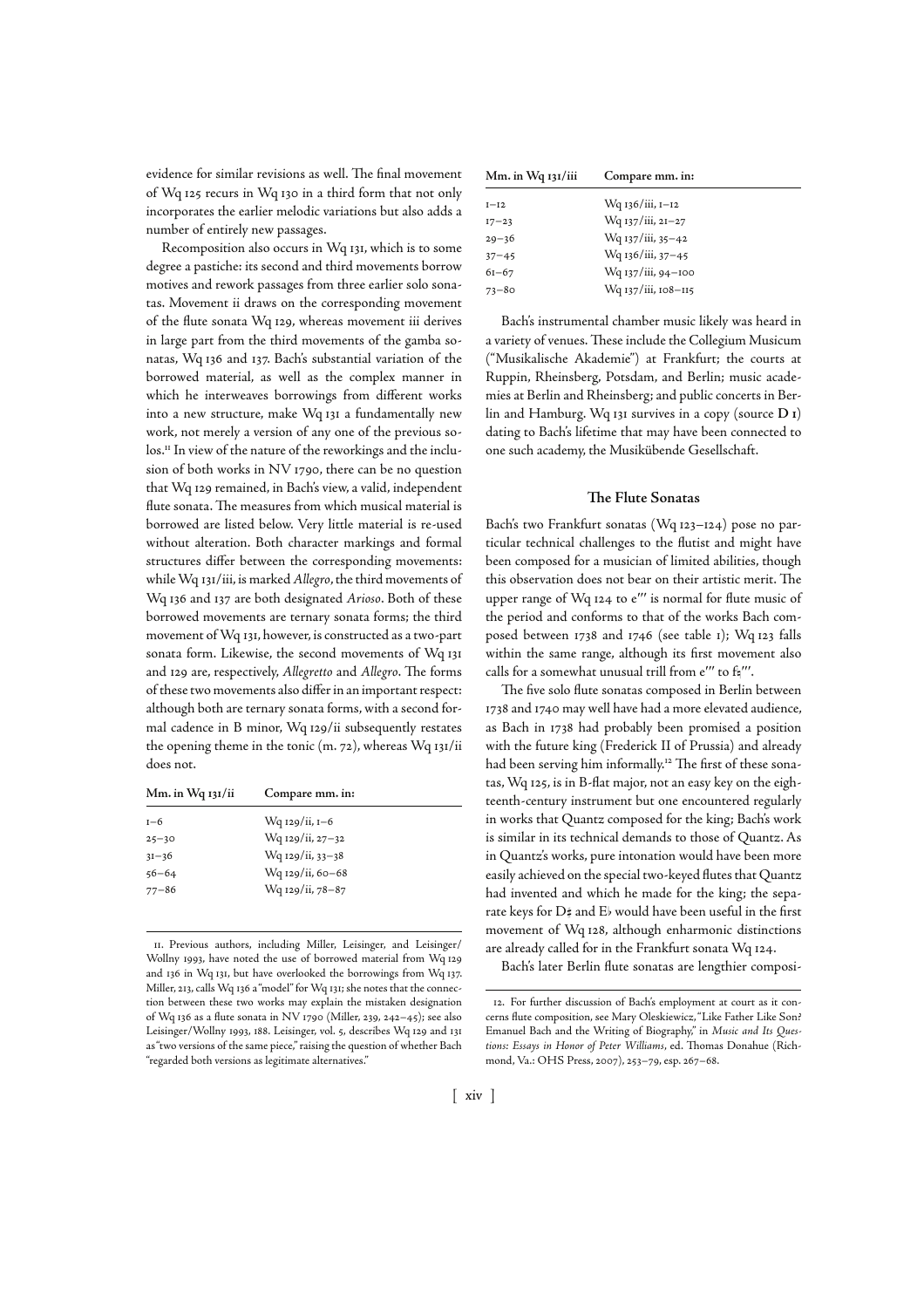tions, making greater demands on the player's technique and expressivity. But only Wq takes the flute beyond the range of the earlier works (with the single exception of Wq 126; see table 1), requiring multiple  $f_5$ "'s and  $f_7$ "'s. The note fa" can be found in some flute sonatas and concertos by Quantz and Frederick II, and also occurs in flute sonatas published about 1750 by Georg Zarth with a dedication to the king.

Much later, at Hamburg in 1783, Bach made the acquaintance of the blind touring flute virtuoso Friedrich Ludwig Dülon, who performed for him and had several lessons. Twenty-four years later, Dülon reported that he had played "a solo of [Bach's] own composition."<sup>14</sup> This is likely to have been the unaccompanied flute sonata, Wq 132, as no other sonata of Bach's had been published or is known to have been in circulation at the time. According to Dülon, Bach responded to the performance by claiming that "the one for whom I wrote this piece couldn't play it; the one for whom I did not write it can."<sup>15</sup> While Miller interprets this to mean that Bach had composed the work for Frederick, music composed for the king would not have been published during his lifetime.<sup>16</sup> Furthermore, the sonata, although demanding a high level of proficiency, is not as difficult technically as other music known to have been played by the king (such as Quantz's sonatas and concertos in keys such as B-flat major and E-flat major). A practiced flutist can readily play chromatically up to a'" on the type of flutes played by Frederick and Quantz, using the embouchure and technique described by Quantz. Even the f. "'' demanded by Bach is practical, and Quantz's flutes not only have a strong low register but give the player the flexibility needed to negotiate wide leaps, both of which are requirements of Wq 132.<sup>17</sup>

Bach's last solo sonata for flute, Wq 133 of 1786, incorporates several new features that reflect its late date. Following a trend that can be observed in Bach's late keyboard sonatas, it is in two rather than three movements, although a short bridge passage connects the two. The work's extroverted virtuosity includes florid passagework in the flute's uppermost register, extending a half step higher than in Bach's previous sonatas (to  $g''$ ; see table 1). The work resembles some nineteenth-century flute etudes in demanding the agility of an expert player.

#### **&e Sonatas for Violoncello and Viola da gamba**

Only the first two measures of the cello sonata are known from early catalogue entries (see critical report). This incipit reveals a Largo in  $\frac{3}{4}$  whose theme opens with a slurred dotted figure followed by a descending tritone and a halfstep appoggiatura, graced with an Anschlag; together with its minor key, this phrase perhaps suggests an opening movement of intimate, expressive character. Several of Bach's Berlin court colleagues also composed at least one sonata for cello and basso continuo.

The two sonatas for viola da gamba and basso continuo mark the beginning of Bach's renewed activity as a composer of solo sonatas at Berlin, after a five-year hiatus. The gamba, whose use by this date was confined largely to German court circles, continued to be played by professionals almost to the end of the 18th century. Between 1741 and 1763, for instance, the Prussian court retained the virtuoso Christian Ludwig Hesse ( $1716 - 72$ ), whose father had studied with the French gambist Antoine Forqueray. Hesse's technique and instrument were French, which perhaps appealed to the king's francophile taste.<sup>20</sup>

In Bach's sonatas for the gamba, the solo part is notated in treble clef, an octave higher than sounding pitch, followin the convention employed in other Berlin works.<sup>21</sup> The oc-<br>DÉDIÉTE LA S-Minute LE DOLDE DRIESE LET COMPO ing a convention employed in other Berlin works.<sup>21</sup> The oc-

<sup>|</sup> DÉDIÉES | A Sa Majesté | LE ROI DE PRUSSE | ET COMPO-SÉES | PAR M.<sup>R</sup> ZARTH . . . (Paris, c. 1750; facsimile, Béziers: Société de Musicologie de Languedoc, n.d.).

<sup>.</sup> Dülons des blinden Flötenspielers Leben und Meynungen von ihm selbst bearbeitet (Zurich, 1807–8), 151–52; excerpt translated in Leta E. Miller, "C.P.E. Bach and Friedrich Ludwig Dülon: Composition and Improvisation in Late Eighteenth-Century Germany," Early Music 23  $(1995): 66.$ 

<sup>15.</sup> Ibid.

<sup>16.</sup> A letter of 5 April 1785, from C.P.E. Bach to an unknown patron, verifies this. Concerning a sonata he had composed for Princess Amalia (Wq  $70/2$ ) Bach writes: "This sonata was composed for the organ for Princess Amalia, and I would have acted poorly and risked much if I had had it printed." CPEB-Letters, 225-26.

<sup>17.</sup> See Mary Oleskiewicz, "The Flutes of Quantz: Their Construction and Performing Practice," Galpin Society Journal 53 (2000): 201-20.

Audio examples are available at <http://www.music.ed.ac.uk/euchmi/ galpin/gwjk.html>.

<sup>.</sup> While Ernst Schmid has suggested that Bach may have written Wq 133 for Dülon, Miller notes that Dülon is not known to have been in Hamburg at the time of its composition, but that virtuoso Christian Carl Hartmann, of the Royal Academy in Paris, performed twice in public concerts in Hamburg during June 1786; see Schmid 1931, 91 and Miller,  $215 - 16$ .

<sup>19.</sup> These include Christoph Schaffrath, Carl Heinrich Graun, Georg Czarth, and one of the Bendas.

<sup>.</sup> Michael O'Loghlin, "Ludwig Christian Hesse and the Berlin Virtuoso Style," Journal of the Viola da Gamba Society of America 35 (1998): 71.

<sup>.</sup> Some composers elsewhere, such as Carl Friedrich Abel, also followed the convention of notating parts for bass viol in treble clef.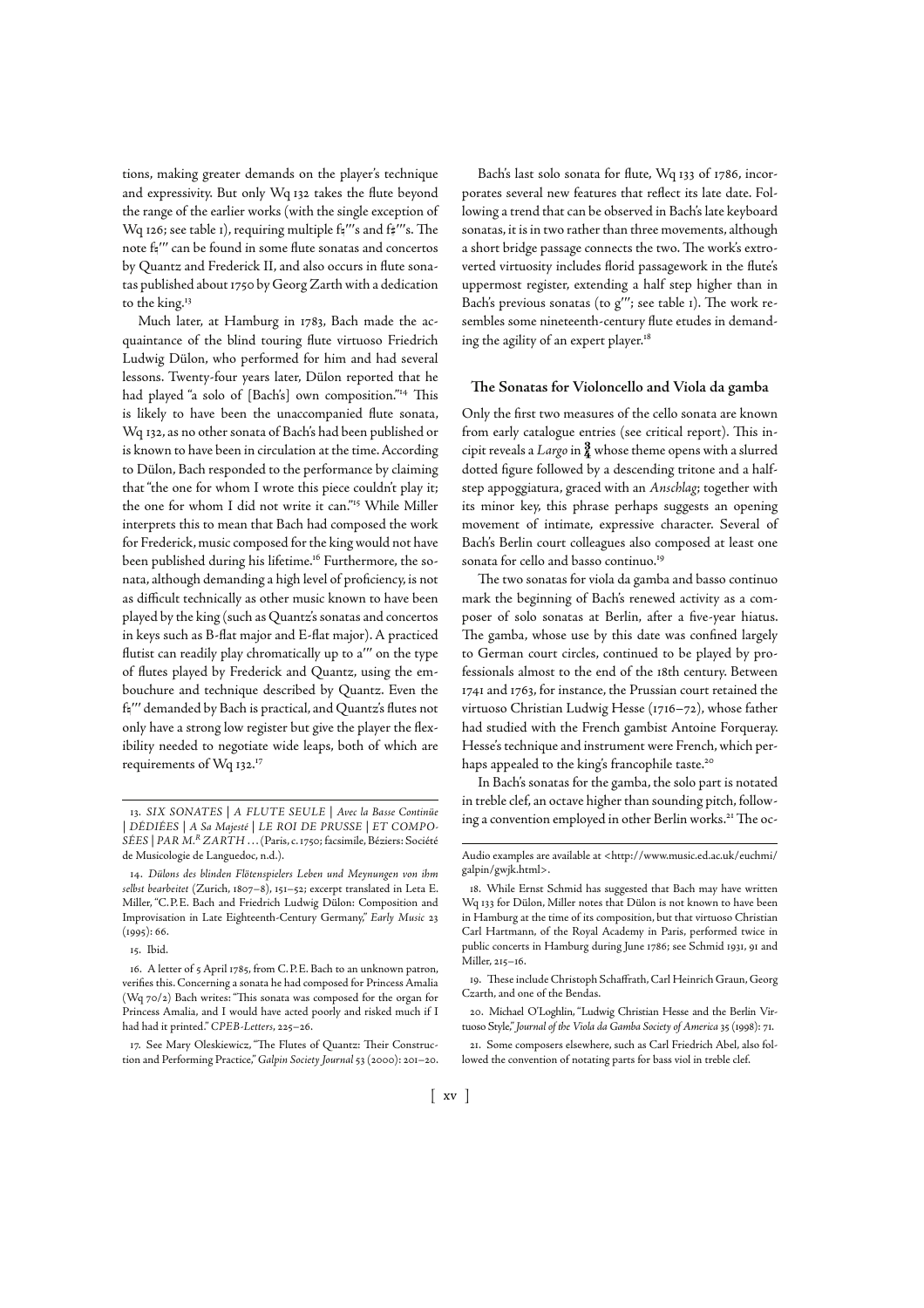tave transposition, although primarily a notational convenience, might also reflect a psycho-acoustic phenomenon whereby the tone of the gamba is not necessarily perceived as sounding in the octave in which it is played; as a result the occasional crossing of the solo part beneath the bass may not be as noticeable in these works as it would be in those for another instrument.<sup>22</sup> An alternative view is that the solo parts of both Wq 136 and 137 were intended for a treble viol sounding at written pitch. This would eliminate the many crossings of the bass over the solo part in both works, but in Wq 137 it does not account for the note  $c$ # in movement ii, m. 69, which requires a seventh string unknown on the treble form of the instrument. "Inverted" harmony, such as occurs repeatedly in Wq 137, movement ii, mm. 106-18, is common in music for bass voice; if found objectionable, it could be avoided by the keyboard player's doubling the bass in octaves.

As shown in table I, the earlier of Bach's gamba sonatas, Wq 136 in C major, has a solo part spanning two octaves and a sixth (sounding  $F-d''$ ) and fits easily on a six-string bass viol (tuned  $D-G-c-e-a-d'$ ). The solo part could be played alternatively on the violin; in fact, the one multiple stop (in movement ii, m. 38) is playable as written only on the latter instrument.<sup>23</sup> Bach's second gamba sonata, Wq 137 in D major, also has a problematic multiple stop and in addition presents technical challenges that approach the limits of what is possible on the instrument. The range covers three octaves plus a third (sounding  $C_{+}^{\mu}-e''$ ), requiring the extra seventh string (AA) of the late-Baroque French instrument for one note (in movement ii, m. 70). Bach was not alone in requiring a seven-string gamba that must also ascend high above the frets; works by Johann Gottlieb Graun and Christoph Schaffrath make similar demands.

The second and third movements of Wq 137 present special challenges for the performer. In movement ii, mm. 67-69, Bach writes a sequence involving rapidly repeated three-note chords. These can be sounded simultaneously (without arpeggiation), but doing so requires great agility and considerable pressure from the bow on the strings. Typical French bow grips of the period are inadequate for this purpose, but a portrait thought to be of Carl Friedrich Abel shows a different grip in which the third finger of the right hand presses against the hair of the bow to create greater tension on the hairs.<sup>25</sup> Also problematic in this passage is the final chord (in movement ii, m. 70), which is again unplayable as written (see critical report). Additional challenges are posed by parallel thirds and sixths in movement iii (mm. 28-34 and parallel passages).

The presence of similar writing in other Berlin works for gamba, especially those by J. G. Graun, may have given rise to the alternative instrumentation for violin or viola that is documented for them in some sources. Indeed, Bach's trio for viola da gamba and obbligato keyboard (which makes no such technical challenge) is also designated alternatively for viola in at least one source (see Wq 88, published in  $CPEB: CW$ ,  $II/3,I$ ). That alternative is not documented for Wq 136 or 137.

### **The Oboe Sonata**

Bach wrote two oboe concertos, but these are from his last years at Berlin (c. 1765; published in CPEB:CW,  $III/s$ ) and are fully mature works, unlike the undated Wq 135. The range of the oboe part  $(d'-d'')$  in Wq 135 falls well within that of the instrument of the period, and the music itself does not make great technical demands. There was certainly no lack of good oboists at Leipzig in the 1730s, to judge from the parts for the instrument in cantatas of J. S. Bach. Numerous military oboists were present in both Ruppin and in Potsdam, where Friedrich Wilhelm I established a regimental music school.

<sup>22.</sup> Praetorius in 1619 described a similar phenomenon involving flutes and recorders, which he perceived to sound an octave lower than they actually play. See Michael Praetorius, Syntagma Musicum II, De Organographia: Parts I and II, trans. and ed. David Z. Crookes (Oxford: Clarendon Press, 1986), 36.

<sup>.</sup> On the gamba, a gap within the chord must be "filled up" by inserting an additional note; see Johannes Boer, "The Viola da Gamba Sonatas by Carl Philipp Emanuel Bach in the Context of the Late German Viol Masters and the 'Galant' Style," in A Viola da Gamba Miscellany: Proceedings of the International Viola da Gamba Symposium, Utrecht 1991, ed. Johannes Boer and Guido van Oorschot (Utrecht: STIMU, 1994), 127.

<sup>24.</sup> See Michael O'Loghlin, "The Viola da Gamba Music of the Berlin School, 1732-1772" (Ph.D. diss., University of Queensland, 2002), 221, 261, and 319, on works by Berlin composers, as well as arrangements by Hesse, that require the AA string.

<sup>.</sup> I am grateful to Brent Wissick for discussing with me the technical issues that arise in Wq 137 and for providing information about the Abel portrait. The portrait, which is in a private American collection, is undated and unsigned. Scholars believe it may have been made in London, in part because Abel appears to be playing an English gamba. Ben Hebbert believes from the head of the gamba that the instrument is by Barak Norman or perhaps another English maker at that time. Susan Sloman believes that the painter was English but definitely not Gainsborough. I thank Peter Holman and Susan Sloman for their friendly communications.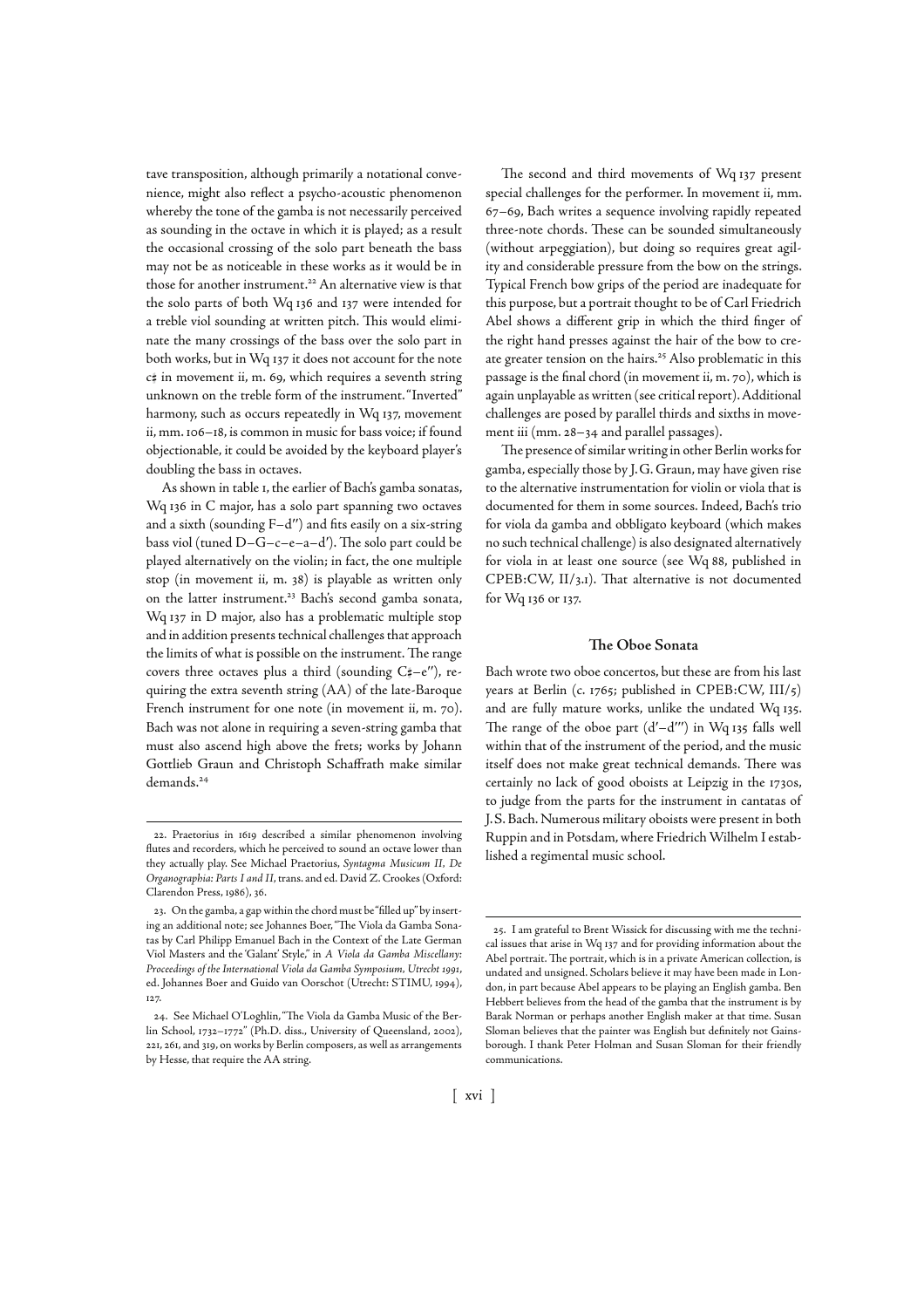## **The Harp Sonata**

Bach wrote his only solo work for harp, Wq 139, in 1762, at a time when he was experimenting with new types of music, including the sonatinas for keyboard and ensemble (Wq 96-110). The harp sonata appears, perhaps not coincidentally, at the end of the Seven Years' War, when Frederick resumed his regular private chamber concerts in Potsdam after a long hiatus. The same year also saw the publication of part II of Bach's Versuch über die wahre Art das Clavier zu spielen, which treats extensively the art of accompaniment and figured bass realization, including some of the "refinements" of accompaniment implied by certain details in the figuration of Wq 139. The harp sonata also incorporates most of the keyboard ornament signs described in the Versuch.

There had been harpists at Frederick's court since 1735, engaged presumably to play arrangements or to accompany, as there was little written specifically for the instrument. Bach's closest association with a harpist must have been to the Prussian court harpist Franz Brennessell, about whom very little is known; in 1772 Brennessell was praised in a treatise on harp playing published in Berlin.<sup>26</sup> Frederick had engaged Brennessell in May 1755 as an apprentice to Bach, for a period of study that continued until 1763, when Brennessell began to receive a salary from the king's private funds.<sup>27</sup> Although Bach's Versuch does not mention the harp, the instrument was in common use for accompaniment elsewhere in Europe, and Bach's pedagogical activity with the young harpist is likely to have focused on accompaniment and figured bass realization. For most of the century court harpists had functioned as accompanists, and in 1792 the Berlin naturalist and harp player Johann Friedrich Wilhelm Herbst still recommended Bach's treatise, among others, for material applicable to the harp.<sup>28</sup> The date of the harp sonata coincides with the end of Brennessell's apprenticeship with Bach.

Many types of harps were in use at the time of Bach's sonata, and there is no record of the actual intruments used by any contemporary harpist at the Prussian court. The chromaticism in Bach's work, however, narrows the range of possibilities. Bach's harp sonata was written for an instrument that could easily produce chromatic notes down to E<sub>b</sub>, and it requires the ability to play turns and other ornaments involving chromatic notes. These features appear to rule out the hook harp and various double and triple chromatic harps, leaving the single-action pedal harp the most plausible instrument. The first single-action pedal harp had its debut in 1749 at the Concert Spirituel in Paris by a German player named Goepfert.<sup>29</sup> Pedal harps at that time possessed a complex mechanism operated by seven foot pedals, which, when depressed, raised the pitch of a given diatonic note by a semitone instantaneously throughout the compass of the instrument. Despite the availability of such a sophisticated mechanism, the harp apparently still functioned primarily as an accompanying instrument, with very little development of solo literature or technique. Wernich's harp treatise provides a chapter on the fundamentals of realizing basso continuo,<sup>30</sup> clearly offering instruction in accompanying other instruments or the voice, including recitative. The novelty of Bach's sonata may be appreciated from the fact that ten years after Goepfert had introduced the instrument in public, a student of Goepfert's described his technique as not "playing" in an actual sense but rather "preluding" (improvising) on chords. This was just three years before the composition of Bach's harp sonata of 1762, which instead is musically and notationally akin to his keyboard sonatas of the period.

A professional at the Prussian court is likely to have played the pedal harp by this date. French pedal harps were very costly, in part due to their elaborate rococo ornamentation and gilding, but Frederick II was interested in the latest technical developments on all musical instruments, playing the first two-keyed flutes and collecting Silbermann fortepianos equipped with a special mutation stop that resembled the bray pins of a harp. The king also ordered the most recent harpsichords by Schudi in the 1760s that featured the newly invented machine stop. As an elite, "scientific" product of current French culture and design, a

<sup>.</sup> Johann Carl Gustav Wernich, "Vorbericht," Versuch einer richtigen Lehrart die Harfe zu spielen (Berlin, 1772), [ii].

<sup>.</sup> Archival documentation for the period of Brennessell's study with Bach is given by Christoph Henzel, "Neues zum Hofcembalisten Carl Philipp Emanuel Bach," BJ 85 (1999): 176-77. Brennessell had previously been rejected as a candidate for this work; see Darrell M. Berg, "C.P.E. Bach's Harp Sonata," The American Harp Journal 7 (1980): 12.

<sup>28.</sup> Hans Joachim Zingel, Harfe und Harfenspiel vom Beginn des 16. bis ins zweite Drittel des 18. Jahrhunderts (Halle: Max Niemeyer, 1932), 151, citing Johann Friedrich Wilhelm Herbst, Über die Harfe, nebst einer Anleitung, sie richtig zu spielen (Berlin, 1792), p. 6: "wo der Harfenspieler sehr vieles finden wird, was sich für sein Instrument eignet."

<sup>.</sup> Dagmar Droysen-Reber, Harfen des Berliner Musikinstrumenten-Museums (Berlin: Staatliches Institut für Musikforschung Preußischer Kulturbesitz, 1999), 54. Goepfert went by the name of Gaiffre in France.

<sup>30.</sup> Wernich, Versuch, 8.

<sup>31.</sup> Droysen-Reber, Harfen, 54: "er im eigentlichen Sinne gar nicht Harfe spiele, sondern nur in Akkorden präludiere."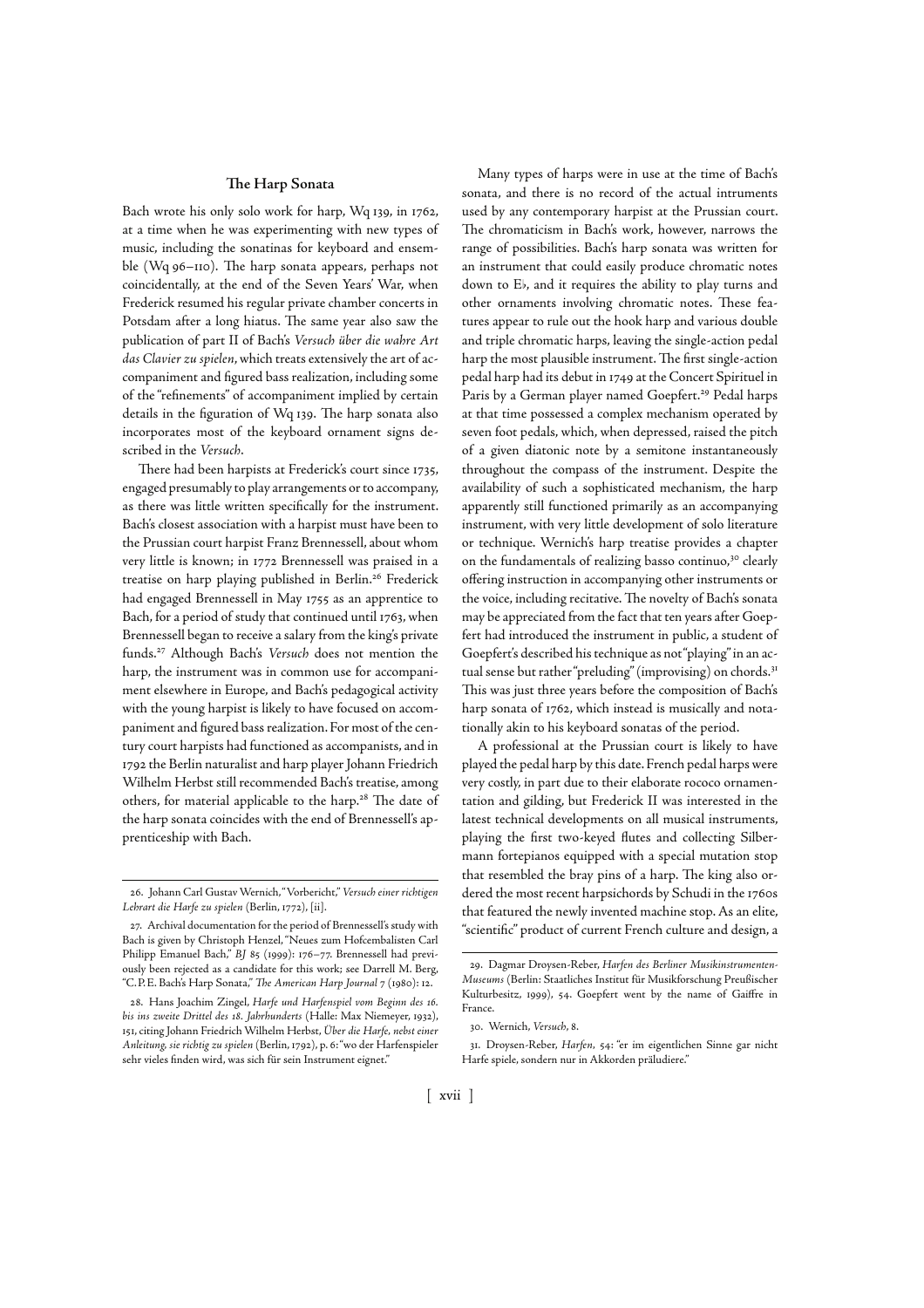single-action pedal harp would have appealed to the king as the most advanced type available.

## **Issues of Performance Practice**

Bach's rule of thumb for articulation, at least in keyboard music, is that notes bearing no articulation symbol receive half their written value; this conforms to what Quantz describes for other instruments. A stroke or a dot shortens the note further (Bach makes no distinction between the two signs), while the word tenuto indicates that the note is held for its full written value.<sup>32</sup>

In the sonatas for flute and oboe, slurs occasionally stand over dots, resembling the type of notation used in Bach's keyboard music for the Tragen der Töne (portato) and Bebung (a kind of vibrato).<sup>33</sup> In music for winds, this notation apparently represents a breath articulation, which Quantz explains as being produced by exhalation, using chest action, not the tongue.

In the Versuch, Bach observes that most of the ornament symbols used by keyboard players are not generally understood by other musicians, even though these same ornaments are essential to instrumental and vocal music. The sources for the solo sonatas rarely employ those symbols, using for the most part only the abbreviation "tr." It is possible that Bach, especially in the earlier works, instead used "t" or "+"; traces of these readings occur in several of the copies. All three of these symbols were probably synonymous, and indicate not just the trill but a variety of other ornaments, depending on context. The harp solo departs from this convention by employing many of the ornament symbols used in Bach's keyboard music of the period.

In Bach's solo sonatas, the abbreviation "tr" might stand not only for the ordinary trill—always played on the beat, starting with the upper note—but for three other types that he describes in detail in the Versuch,<sup>36</sup> as well as for the turn (Doppelschlag). Bach expects all trills on long notes to end with a two-note suffix (Nachschlag); sometimes this is written out in regular notes.<sup>37</sup>

Bach uses the sign  $\mathcal{\Re}$  for a trilled turn (prallender Doppelschlag) in his keyboard music and in the harp sonata. In the solo sonatas, this ornament is signified most often by a plain "tr" standing over the second of two descending 8th notes, or on a quarter note preceded by a descending appoggiatura.

Bach notes that appoggiaturas were generally written as small 8th notes prior to the time of the Versuch.<sup>39</sup> Only in a few of the later sonatas, especially Wq 137 and 132, do the written values of some appoggiaturas clearly correspond to their intended rhythm. Even in those works, many appoggiaturas were probably meant to remain short or "invariable" in length, that is, played quickly. The "variable" appoggiatura, on the other hand, takes half the value of the main note, or two thirds if the note is dotted. These two types of appoggiatura can be distinguished only from the context, although Bach insisted that both types always be played on the beat, avoiding the pre-beat French style of execution favored by Quantz for certain short appoggiaturas.<sup>40</sup> A compound appoggiatura (Anschlag) comprises two notes, one below and one above the main note; it takes both plain and dotted forms. The dotted type requires that the small dotted first note of the ornament take most of the value of the main note.

Slides (Schleifer) of either two or three notes likewise appear in both plain and dotted forms. Two-note slides connect notes separated by a melodic leap (e.g.,  $Wq$  132/i, mm. 40 and 67), and are played quickly in the time of the following note.<sup>42</sup>

Explicit indications for improvisation are found in the fermatas that occur at least once in most of these works. These indications are of two types: fermatas within the body of a movement, especially where the music pauses before a rest; and fermatas over the penultimate or antepenultimate note of a final cadence, signifiying a cadenza. Though Bach left no written-out cadenzas for his solo sonatas, he provides numerous realized examples of both types of improvisation in the Versuch and in a manuscript collection of cadenzas for his concertos.<sup>43</sup> Fermatas of

. B-Bc, MSM; facsimile ed. E. Eugene Helm, Carl Philipp Emanuel Bach. 75 Cadenzas (H. 264/W. 120) for Keyboard (Utrecht: STIMU, 1997); published in CPEB:CW, VIII/1. A study of notated

[ xviii ]

<sup>32.</sup> Versuch I:3, §22.

<sup>33.</sup> Versuch I:3, §19-20.

<sup>34.</sup> Quantz, 6.1, §11; see Oleskiewicz, "Quantz and the Flute at Dresden," 237, 314-15, and 352-53.

<sup>35.</sup> Versuch I:2.1, §14-15.

<sup>36.</sup> The descending trill (Triller von oben), the ascending trill (Triller von unten), and the half or short trill (Halber oder Prall-Triller); Versuch I:2.3, §3. Only the harp sonata uses distinct symbols for any of these, calling for the ascending trill or "trill from below" (see Wq  $139/i$ , m.  $17$ ).

<sup>37.</sup> Versuch I:2.3, §13, 16.

<sup>38.</sup> Versuch I:2.4, §28 and Tab.V, Fig. LXIII-LXV.

<sup>39.</sup> Versuch I:2.2, §5.

<sup>40.</sup> Versuch I:2.2, §II; also compare Versuch I:2.2, §25 with Quantz, , §.

<sup>41.</sup> Versuch I:2.6, §9, and Tab. VI, Fig. LXXXVI.

<sup>42.</sup> Versuch I:2.7, §3-4.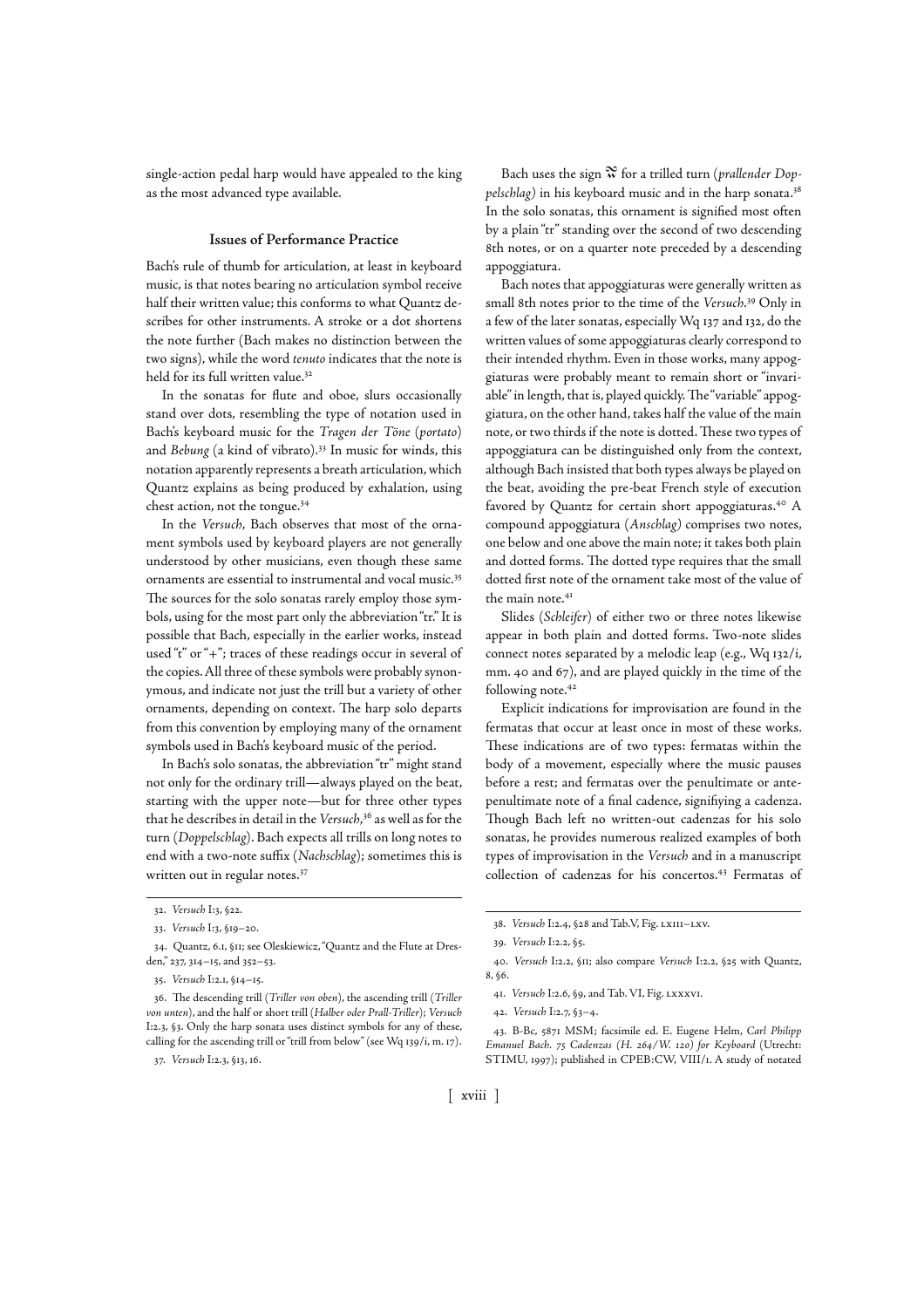the first type occur in the gamba sonata,  $Wq_137/ii$ , m. 81, and in the unaccompanied solo for flute, Wq 132/ii, m. 94, where the player might add some sort of decorated arpeggiation or elaboration around the notes of the chord. Bach describes the notation in his Versuch and gives examples of how it might be elaborated.<sup>44</sup> Wq 131/iii twice comes to rest on a pair of notes—an appoggiatura and its resolution—both bearing fermatas (mm. 28 and 72).

Fermatas of the second type, or cadenzas proper (Schlußcadenzen), occur in Bach's solo sonatas at the end of the first, slow movement. Although the sources for most of these works include a fermata in one or both parts, the absence of the sign does not necessarily preclude the addition of a cadenza. For example, in Wq 137/i the final cadence has no fermata, but is preceded by a fortissimo passage; this corresponds with Bach's observation that "the notes that introduce the final cadence are performed loudly … to let the soloist know that one is expecting an ornamented cadence [i.e., a cadenza]...." $45$  One early work, Wq 124, seems not to tolerate a cadenza at the end of its first movement; a cadenza would also be out of place in Wq 133, whose first movement, an Allegretto, departs from the mold of the earlier solos.

Bach's solo sonatas do not call for specific continuo instruments and simply label the accompanying line as Basso, if at all. But in Part II of his Versuch, Bach makes his preference clear: the most perfect accompaniment to a solo sonata is a keyboard instrument with a cello.<sup>46</sup> Thus it is puzzling that in four of the five solo sonatas for flute composed before 1740, the bass line descends below C, the cello's lowest note (see table ). Works composed after never exceed the range of the cello. It is possible that for the early pieces Bach had a seven-string gamba at hand, descending to AA, or perhaps preferred accompanying on the keyboard alone. In this context it is significant that Bach reported in his Autobiography (p. 200) that he had accompanied the first sonata played by Frederick II as king in Charlottenburg "ganz allein," that is, completely alone (i.e., with no other accompanying instruments).

The instruments available for accompaniment during the eighteenth century were numerous and varied. At court they included double-manual harpsichords by Michael Mietke and Burkat Schudi, among others and, from onwards, fortepianos by Gottfried Silbermann. Silbermann's fortepianos were used for court concerts, including the private chamber concerts of the king, and featured a mutation stop that produced a bright, harpsichord-like tone. They also had a transposing keyboard that accommodated the low French pitch  $(a' = 385-87 \text{ Hz})$  of the king's flutes.<sup>47</sup> Princess Amalia accompanied solo sonatas on her two house organs in Berlin (available from 1755 and 1772, respectively), and chamber organs were also available in house concerts hosted by Johann Gottlieb Janitsch and others. By 1762, when he published the volume of the Versuch that concerns accompaniment, Bach's instrument of choice for that purpose was the fortepiano, but he mentions the clavichord as a possibility, and the harp quite likely also accompanied chamber music (see above).

C. P. E. Bach criticized composers who failed to provide fully figured continuo parts, observing that "no piece can be well performed without some form of keyboard accompaniment."<sup>48</sup> Yet two duets for unaccompanied melody instruments survive (Wq  $140-141$ ), and Bach's widow assured the collector J. J. H. Westphal that a number of works, presumably including the gamba sonata Wq 136, lacked continuo figures.<sup>49</sup> The complete lack of figures in Wq 136, an unusual feature in a mature work of Bach, leaves open the possibility that the work was intended for performance by two stringed instruments without continuo realization, like many other eighteenth-century duo sonatas.

More fundamental issues about accompaniment arise in the harp sonata. Its two-staff score format and title, "Solo für die Harfe," take precisely the same forms used for other

cadenzas and fermata embellishments by Bach, Quantz, and their contemporaries is given in Mary Oleskiewicz, "The Art of the Cadenza: Improvisation and Composition in Eighteenth-Century Sonatas and Concertos for Flute," in Geschichte, Bauweise und Spieltechnik der Querflöte. 27. Musikinstrumentenbau-Symposium Michaelstein, 6. bis. 8. Oktober 2006, ed. Boje E. Hans Schmuhl and Monika Lustig (Augsburg: Wißner-Verlag; Michaelstein: Stiftung Kloster Michaelstein, 2008),  $237 - 62$ 

<sup>44.</sup> Versuch I:2.9, §4-5, and Tab. VI, Fig. xcvI.

<sup>45.</sup> Versuch II:29, §12: "Die Noten, welche in eine Schlußcadenz einleiten, werden stark vorgetragen . . . Man giebet der Hauptstimme dadurch zu verstehen, daß man eine verzierte Cadenz erwarte . . ."; see also Quantz's chapter on cadenzas in Quantz, 15,

<sup>.</sup> Versuch II, Einleitung, §: "Das vollkommenste Accompagnement beym Solo, dawider niemand etwas einwenden kann, ist ein Clavierinstrument nebst dem Violoncell."

<sup>.</sup> On performing pitch and the keyboard instruments available for accompanying at court, see Mary Oleskiewicz, "The Trio in Bach's Musical Offering: A Salute to Frederick's Tastes and Quantz's Flutes?" in Bach Perspectives, vol. 4. The Music of J.S. Bach: Analysis and Interpretation, ed. David Schulenberg (Lincoln: University of Nebraska Press, 1999), esp. 98-101.

<sup>48.</sup> Versuch II, Einleitung, §7: "Man kann also ohne Begleitung eines Clavierinstruments kein Stück gut aufführen."

<sup>49.</sup> Letter of 7 October 1791 from Johanna Maria Bach to J.J.H. Westphal, no. 7 in Schmid 1988, 495-96.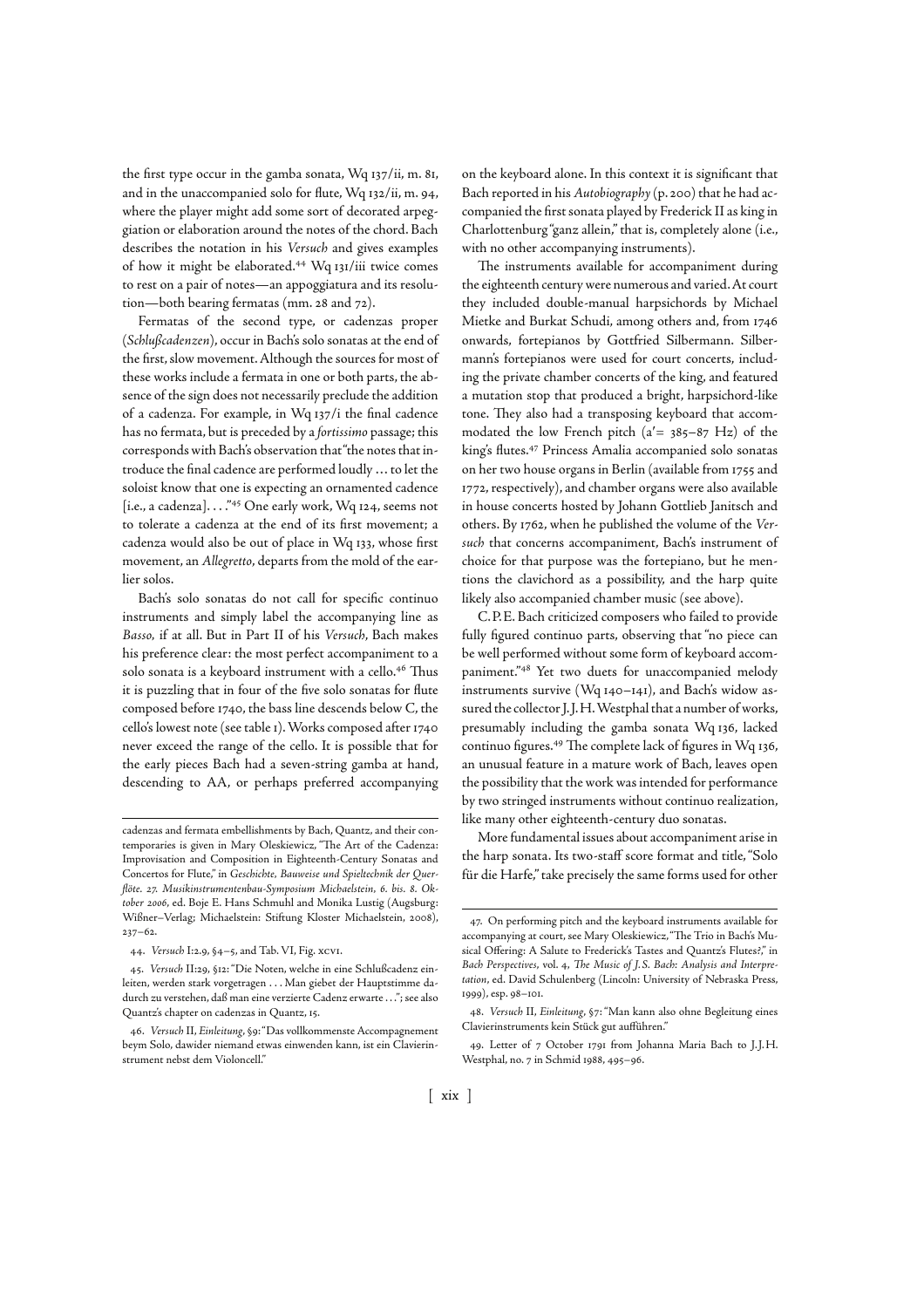works that clearly involve separate basso continuo accompaniment, yet modern editors and performers have treated it as an unaccompanied work.<sup>50</sup> Although the harp would eventually emerge as a fully autonomous instrument, eighteenth-century works treat it either as an essentially melodic instrument that plays occasional chords, like the viola da gamba, or as an instrument that may play melody and bass lines but not simultaneously provide the type of full harmonic texture implied by Bach's figured bass part. Neither Handel's harp concerto of 1736 nor later concertos by Mozart (K 299) and Franz Petrini require the harpist to realize the basso continuo while performing solo passages, even though harp players must have routinely provided continuo accompaniments in the ritornellos of these concertos and in other music.

The upper voice in Bach's harp sonata is melodically intricate, containing considerable chromaticism and numerous ornament signs. On a pedal harp, the player might have played both melody and bass line, except at one point where a simultaneous cross relation arises between treble and bass (see Wq 139/i, m. 23). But it is unlikely that any harp player could at the same time have adequately realized the figured bass. Hans Joachim Zingel has suggested the likelihood of an accompanying keyboard instrument, noting the existence of a similarly notated publication in 1724 of "Welsh Airs arranged for the harp or another instrument, with a figured Bass for the harpsichord."<sup>52</sup> Indeed, without the participation of at least two players it is difficult to understand how the unisons between upper part and bass (as in movement i, m. 6) could be executed, or why Bach notated bass figures that prescribe little more than a doubling of the upper voices (as in movement i, mm. 10 and 12). Unfortunately there appear to be no other similarly notated harp works by contemporary composers to provide material for comparison.

The figured bass for the harp sonata includes a number of indications calling for tasto solo, that is, playing the bass note alone, without a chord. The expression elsewhere

52. Zingel, Harfe und Harfenspiel, 203.

usually occurs over pedal points, but in the harp sonata it occurs on short bass notes that underlie written-out appoggiaturas in the melody; this is a type of passage in which Bach expressly calls for "especially refined" accompaniment.<sup>54</sup> Another somewhat unusual use of the tasto solo indication occurs in the last movement of Wq 133, where it serves in some piano and pianissimo passages apparently to prevent right-hand chords from obscuring the presence of motivic statements in the bass.<sup>55</sup> The same movement twice includes the related marking unisono or unisoni, which calls for octave doubling of the bass.

A related feature of the figured bass in the harp sonata is the use of the "Telemannischer Bogen": a half-circle set over a continuo figure, as on the last note of  $Wq$  139/i, m. 3. This symbol, whose invention Bach credits to the composer Georg Philipp Telemann, directs the performer to add just two, not three voices, above the bass.

### **Doubtful and Spurious Works**

The edition omits the following doubtful or falsely attributed works:

Sonata in C Major for Flute and Basso Continuo, H 564.5. Preserved in a manuscript copy by the youthful Emanuel Bach with an attribution to his father (D-B, Mus. ms. Bach St 460), this sonata is listed among the works of Johann Sebastian Bach as BWV 1033. The attribution has long been questioned, and the work has been posited as an early composition by C.P.E. Bach written under the supervision of the elder Bach or jointly by the two.<sup>58</sup> It has been published in the NBA, VI/5.

<sup>50.</sup> See, for example, the editions listed in Helm, item 563, some of which alter the bass line and add notes to the harp part to flesh out the harmonies implied by the figured bass.

<sup>51.</sup> See Franz Petrini. Concerto No. 4 in E-flat Major for Harp and Chamber-Orchestra, ed. Hans Joachim Zingel (Cologne: Edition Gerig, 1973); the editor points out that Petrini wrote out the harp part in the tutti passages in the style of a realized continuo part.

<sup>.</sup> A set of works by Adolph Kunzen published in London, described in various reference works as sonatas for harp and continuo, are in fact keyboard sonatas.

<sup>54.</sup> Versuch II:27, §2: "die Begleitung besonders fein seyn muß." The examples for Versuch II:27-28 contain a number of instances of tasto solo, although none in precisely the same contexts as in the solo sonata for harp (cf., e.g., movement i, m. 10). For further discussion of refined accompaniment, see David Schulenberg, "'Towards the Most Elegant Taste': Developments in Keyboard Accompaniment From J. S. to C. P. E. Bach," in The Keyboard in Baroque Europe, ed. Christopher Hogwood (Cambridge: Cambridge University Press, 2003), 157-68.

<sup>55.</sup> See mm. 35 and 80. Elsewhere, tasto solo is apparently used to prevent the keyboard player from striking a triad that would clash with accented non-chord tones in the flute (e.g., m. 4).

<sup>56.</sup> Versuch II:22, §8.

<sup>57.</sup> In Wq 139/i, m. 3, this symbol means to omit the sixth of the chord, leaving a diminished triad; see Versuch II:4, §3.

<sup>58.</sup> This view has been argued to various degrees by Alfred Dürr, ed., Sonate C-dur für Flöte und Basso continuo BWV 1033, Sonaten Es-dur, g-moll für Flöte und obligates Cembalo BWV 1031, 1020, überliefert als Werke Johann Sebastian Bachs (Kassel: Bärenreiter, 1975), p. i; Hans Eppstein, "Über J.S. Bachs Flötensonaten mit Generalbaß," BJ 58